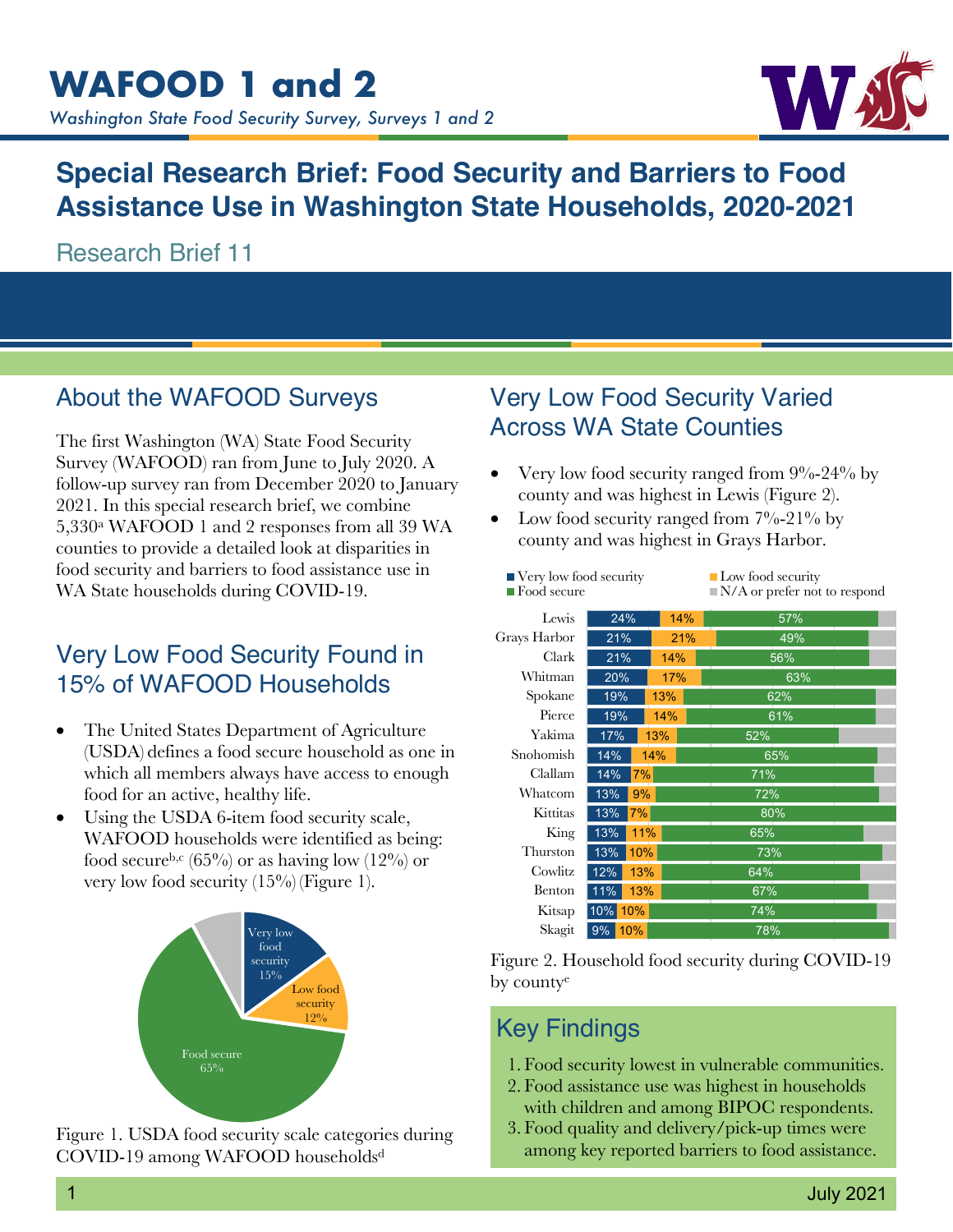# Low Food Security in Households with Children and Black, Indigenous and Respondents of Color

- Very low food security was highest in 18-24 and 35-44-years-olds (Figure 3).
- Very low food security was highest in those identifying as transgender, non-binary, or other.
- Very low food security was highest among respondents identifying as non-Hispanic (NH) Black, Hispanic, American Indian/Alaska Natives (AI/AN) and Native Hawai'ian/Other Pacific Islanders (NH/OPI), and others.
- One-third of households with children had low  $(15\%)$  or very low  $(20\%)$  food security.
- Food security was similar in respondent households located in urbanf versus rural areas.





Figure 3. Household food security during COVID-19 by respondent demographic characteristicsf,g,h

12%

65%

15%

Urban

## Low Food Security High in Low-Income Households and Among Unemployed Respondents

- Low  $(16\%)$  and very low  $(22\%)$  food security was highest among respondents with some college education or less (Figure 4).
- Low  $(16\%)$  and very low  $(30\%)$  food security was highest in unemployed respondents.
- Low and very low food security was lower among high-income households and was highest in respondent households with annual incomes  $≤$ \$15,000.
- There was no difference in food security by essential worker status and union membership.
- Consumer-facing high contact servicesi and foodbased services had the lowest food security.



Figure 4. Household food security during COVID-19 by respondent socioeconomic factorsh,i,j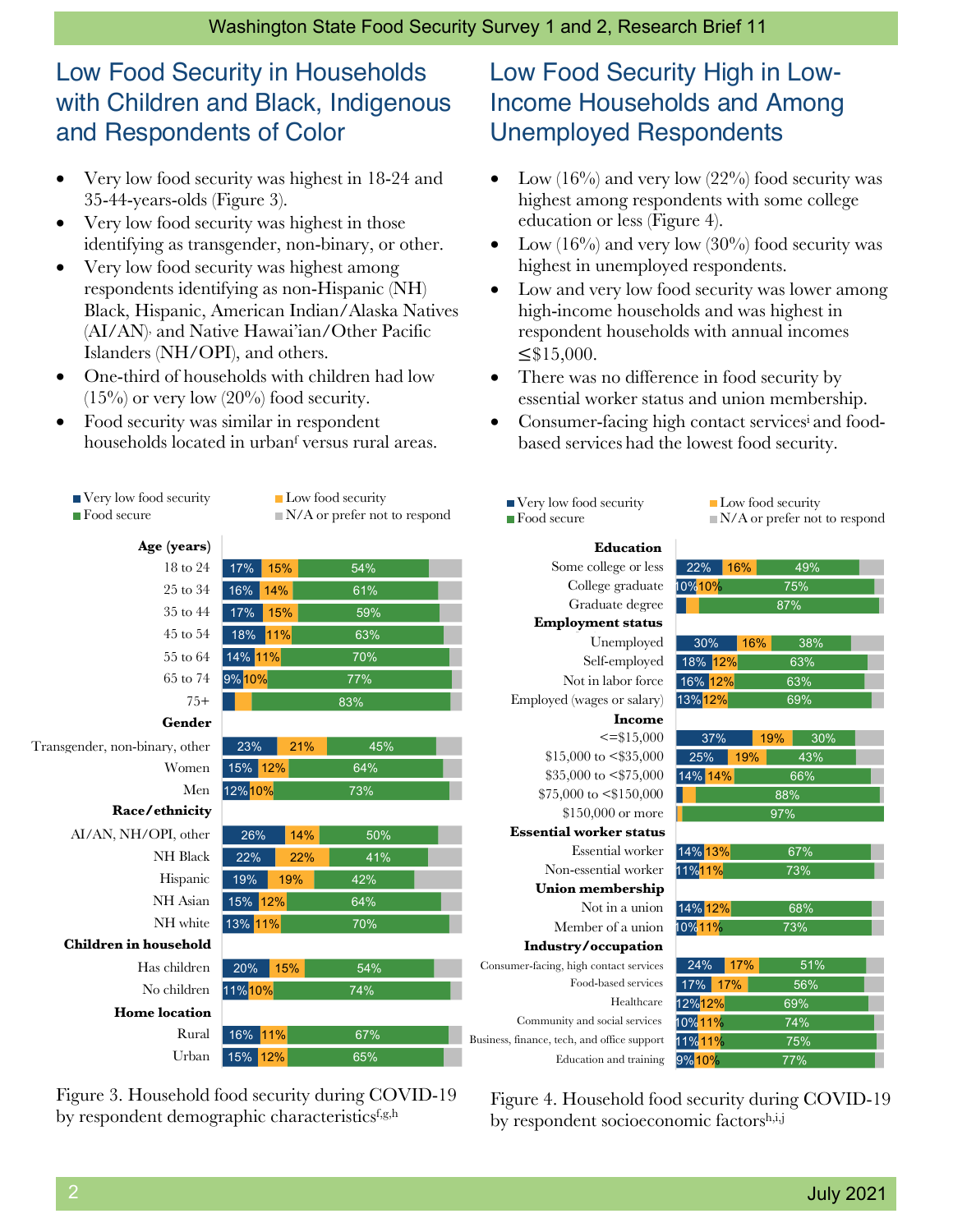# Reliance on Food Assistance Has Risen Across Washington State

- Among WAFOOD households, 37% relied on food assistance during the pandemic, up from the pre-COVID-19 usage of 30% (Figure 5).
- Among food insecure<sup>k</sup> households, defined as those with low or very low food security, 66% used food assistance during COVID-19.
- Food assistance use ranged from  $19\% 42\%$  by county before COVID-19 and was highest in Clark.
- During COVID-19, food assistance use ranged from 24%-52% by county and was highest in Cowlitz and Grays Harbor.



Figure 5. Household receipt of any food assistance before and during the COVID-19 pandemic<sup>e</sup>

# Demographic Differences in Food Assistance Use Continue

- Reliance on food assistance before and during COVID-19 was highest among 25-34 and 35-44 year-olds (Figure 6).
- Food assistance use before and during COVID-19 was highest among those identifying as transgender, non-binary, or other.
- Food assistance usage before and during COVID-19 was highest among individuals identifying as NH Black, Hispanic, AI/AN, and NH/OPI.
- About half of households with children relied on food assistance before and during COVID-19.
- Food security was similar in respondent households located in urban versus rural areas.



Figure 6. Household food assistance use before and during COVID-19 by respondent demographic characteristicsf,g

## Socioeconomic Disparities in Food Assistance Use Observed Before and During COVID-19

- Food assistance use before  $(42\%)$  and during COVID-19 (50%) was highest among respondents with some college education or less (Figure 7).
- Half of unemployed respondents used food assistance before and during COVID-19.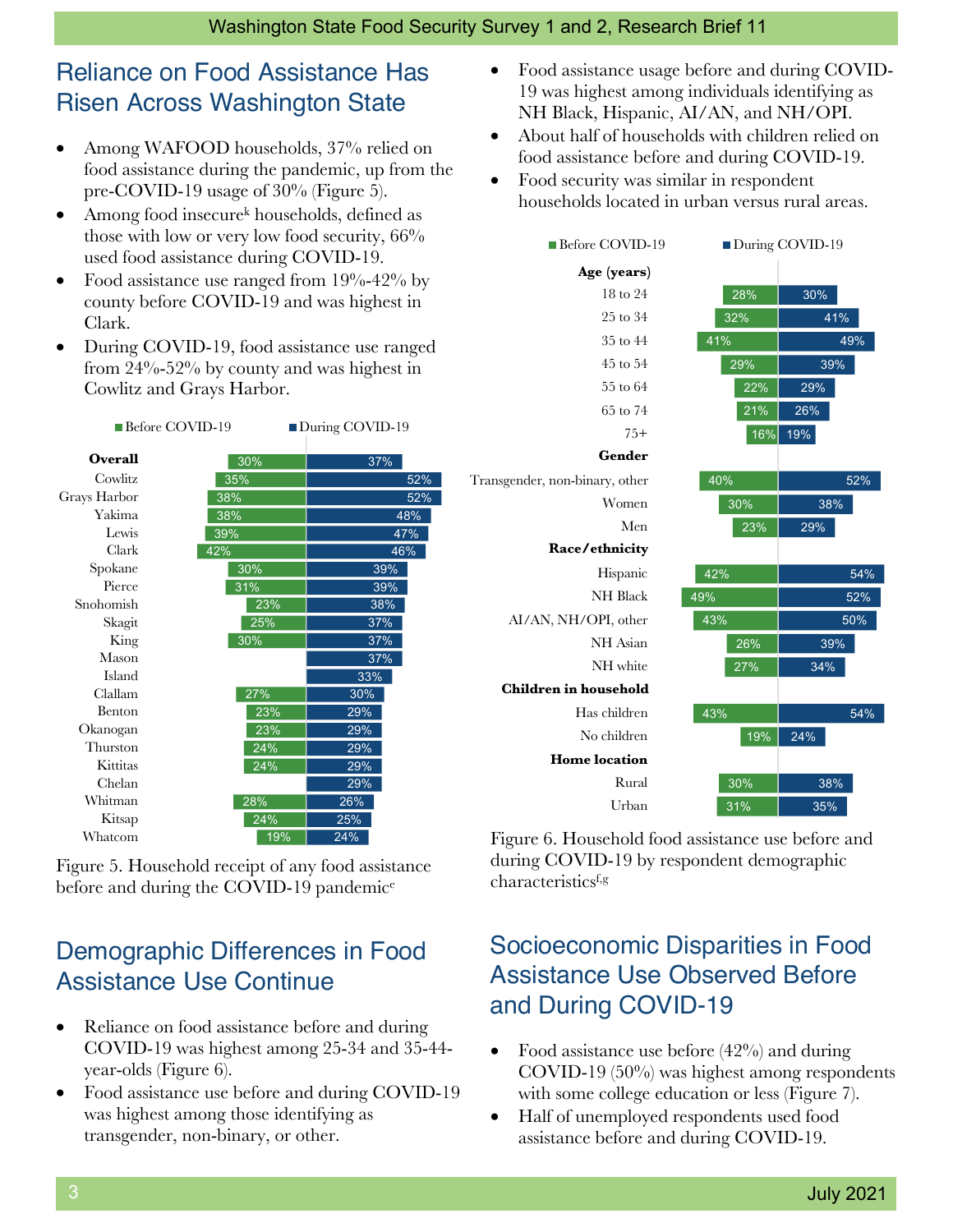#### Washington State Food Security Survey 1 and 2, Research Brief 11

- Use of any food assistance before and during COVID-19 was lower among high-income households, with the greatest use observed in those with annual household incomes  $\leq$ \$15,000.
- Food assistance was highest in consumer-facing high contact and food-based services.

#### Education **Education** Some college or less College graduate Graduate degree Employment status **Employment status** Unemployed Self-employed Not in labor force Employed (wages or salary) Income **Income**  $\leq$ =\$15.000 \$15,000 to <\$35,000 \$35,000 to <\$75,000 \$75,000 to <\$150,000 \$150,000 or more Essential worker status **Essential worker status** Essential worker Non-essential worker Union membership **Union membership** Not in a union Member of a union Industry/Occupation **Industry/occupation**Consumer-facing Consumer-facing, high contact services Food-based services Food-based services Healthcare Community and social Community and social services<br>Business, finance, tech, and office support Education and training Before COVID-19 During COVID-19 Healthcare<br>Education and training<br>Education and training<br>Education and training

42% 21% 14% 50% 35% 28% 25% 65% 49% 26% 34% 11% 5% 8% 27% 23% 24% 30% 25% 38% 34%  $|26\%|$ 25% 20% 19% 50%  $\sqrt{29\%}$ 20% 55% 42% 39% 33% 69% 57% 20% 34% 32% 34% 46% 45% 31% 30% 28% 27%

Figure 7. Food assistance use before and during COVID-19 by respondent socioeconomic factors<sup>i,j</sup>

### Food Assistance Program Use Varied Before and During COVID-19

- The Supplemental Nutrition Assistance Program (SNAP) and the School Meals Program were the most frequently reported food assistance programs used before and during COVID-19 (Figure 8).
- Use of mobile food boxes increased from  $3\%$ before COVID-19 to 7% during COVID-19.
- Use of Women, Infants, and Children (WIC) was unchanged.



Figure 8. Overall use of specific food assistance programs before and during COVID-19

## Food Banks Are the Top Program for Food Insecure Households

- Food banks were the most used food assistance program before and during COVID-19 in food insecure households followed by SNAP (Figure 9).
- Receipt of mobile food boxes increased from  $4\%$ before to 13% during COVID-19, in the food insecure households.
- Receipt of summer meals and WIC remained steady in food secure and insecure households.



Figure 9. Use of specific food assistance programs before and during COVID-19 by household food securityc,k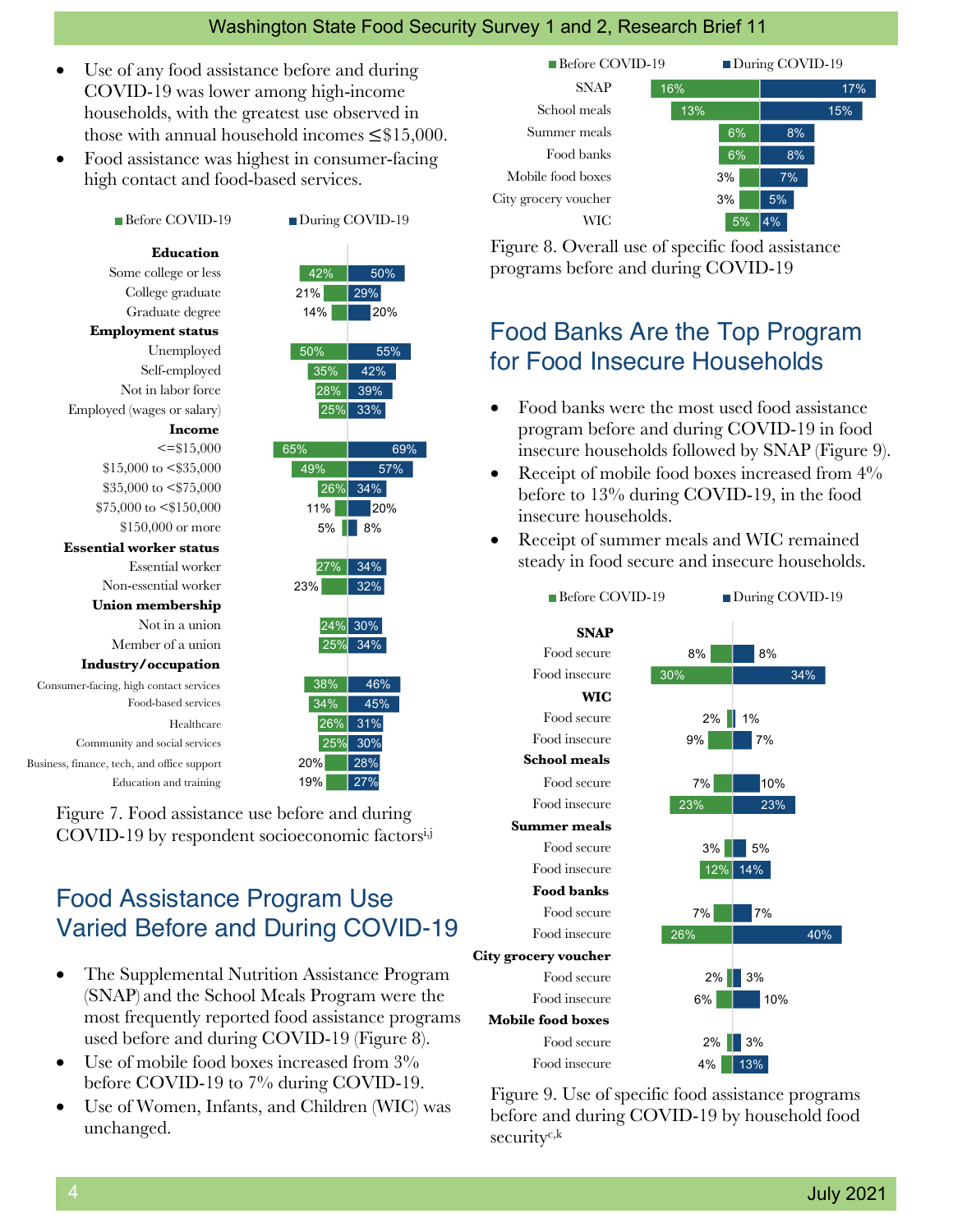# SNAP, Food Banks, and School Meals Most Used Programs Among BIPOC Respondents

- SNAP, school meals, and food banks were the most used programs before and during COVID-19 among BIPOC respondents (Figure 10).
- Use of WIC was similar before and during COVID-19 for NH white and BIPOC respondents.
- Receipt of mobile food boxes increased for both NH white (2% to 4%) and BIPOC respondents  $(4\% \text{ to } 10\%).$

Before COVID-19 During COVID-19

SNAP **SNAP** NH whites BIPOC WIC **WIC** NH whites **BIPOC** School meals **School meals** NH whites BIPOC Summer meals **Summer meals** NH whites BIPOC Food banks **Food banks** NH whites BIPOC City grocery voucher **City grocery voucher** NH whites BIPOC Mobile food boxes **Mobile food boxes** NH whites **BIPOC** 



4% 10%

Figure 10. Use of specific food assistance programs before and during COVID-19 in NH white and BIPOC respondentsl

### Most SNAP Users Fully Used Their **Benefits**

• Among the 914 WAFOOD respondents who reported using SNAP during COVID-19, most  $(81\%)$  respondents on SNAP reported that they fully use their monthly benefits (Figure 11).

- A little more than half (58%) said they had not used their SNAP benefit for online purchases.
- Fewer food secure households (70%) reported fully using their monthly SNAP benefits compared to food insecure households (87%).
- Reported full use of monthly benefits was slightly higher among NH whites (83%) than in BIPOC respondents  $(77\%)$ .
- Usage of SNAP benefits online did not differ by household food insecurity or race/ethnicity.
	- $\blacksquare$  Agree  $\blacksquare$  Neutral  $\blacksquare$  Disagree  $\blacksquare$  N/A or prefer not to answer

#### **SNAP fully used monthly**

|   | <b>SNAP fully used monthly</b> |
|---|--------------------------------|
|   | Overall                        |
|   | Food secure                    |
|   | Food insecure                  |
|   | NH whites                      |
|   | <b>BIPOC</b>                   |
|   | Have not used SNAP online      |
|   | Overall                        |
|   | Food secure                    |
|   | Food insecure                  |
|   | NH whites                      |
| 5 | <b>BIPOC</b>                   |
|   |                                |

| 81% |    |            |  |
|-----|----|------------|--|
| 70% |    | 10%<br>14% |  |
| 87% |    | 7%         |  |
| 83% |    | 9%         |  |
| 77% |    | 10%7%      |  |
|     |    |            |  |
| 58% | 7% | 34%        |  |
| 58% |    | 34%        |  |
| 59% | 7% | 33%        |  |
| 58% |    | 35%        |  |
| 56% | 9% | 32%        |  |

Figure 11. SNAP program barriers overall, by household food insecurity, and by race/ethnicityc,k,h,l

# Most WIC Users Want to Use Their Benefits Online

- Among the 189 respondents who reported using WIC during COVID-19, most (67%) said that they wanted to use their WIC benefits online (Figure 12).
- About half  $(49%)$  of respondents using WIC reported that they fully use their monthly benefit.
- Most (70%) said that limited WIC food choice was a barrier.
- Fewer BIPOC respondents  $(56\%)$  wished to use their WIC benefits online compared to NH white respondents.
- More food insecure households (55%) and respondents of color (55%) reported fully using their monthly WIC benefit.
- Fewer (55%) food secure households reported limited WIC food choice as a barrier.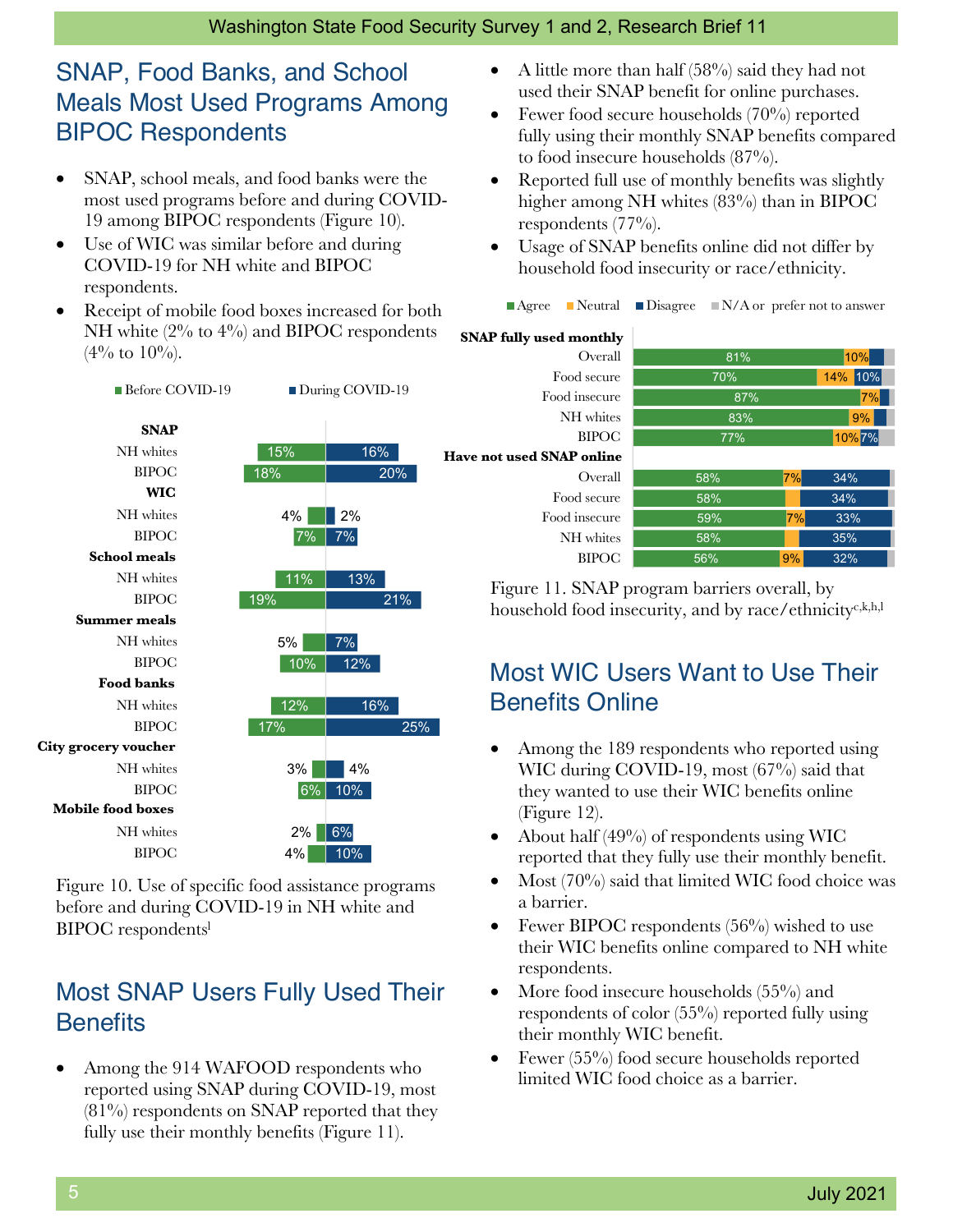| $\blacksquare$ Neutral<br>$\blacksquare$ Agree |     | $\Box$ Disagree $\Box$ N/A or prefer not to answer | Lack of Food Delivery and High-                                   |                        |     |                                            |
|------------------------------------------------|-----|----------------------------------------------------|-------------------------------------------------------------------|------------------------|-----|--------------------------------------------|
| I want to use WIC online                       |     |                                                    | <b>Quality Foods for Food Banks</b>                               |                        |     |                                            |
| Overall                                        | 67% | 11%<br>20%                                         |                                                                   |                        |     |                                            |
| Food secure                                    | 65% | 12%<br>22%                                         | Among the 1,216 respondents who reported usin<br>$\bullet$        |                        |     |                                            |
| Food insecure                                  | 70% | 18% 12%                                            | food banks during COVID-19, 21% said delivery                     |                        |     |                                            |
| NH whites                                      | 76% | 16%                                                | was available (Figure 14).                                        |                        |     |                                            |
| <b>BIPOC</b>                                   | 56% | 24%<br>$16\%$                                      |                                                                   |                        |     |                                            |
| <b>WIC fully used monthly</b>                  |     |                                                    | A quarter $(25\%)$ of respondents said their food<br>$\bullet$    |                        |     |                                            |
| Overall                                        | 49% | 12%<br>35%                                         | bank had high quality foods.                                      |                        |     |                                            |
| Food secure                                    | 39% | 49%                                                | There was little difference in the reporting of food<br>$\bullet$ |                        |     |                                            |
| Food insecure                                  | 55% | 30%<br>14%                                         | delivery and food quality as barriers to food bank                |                        |     |                                            |
| NH whites                                      | 45% | 10%<br>44%                                         | use by household food security or race/ethnicity.                 |                        |     |                                            |
| <b>BIPOC</b>                                   | 55% | 13%<br>24%                                         |                                                                   |                        |     |                                            |
| <b>WIC</b> food choice is limited              |     |                                                    | $\blacksquare$ Neutral<br>$\blacksquare$ Agree                    | $\blacksquare$ Diagree |     | $\blacksquare$ N/A or prefer not to answer |
| Overall                                        | 70% | 15% 14%                                            |                                                                   |                        |     |                                            |
| Food secure                                    | 55% | 14%<br>27%                                         | Delivery is available                                             |                        |     |                                            |
| Food insecure                                  | 70% | 19%<br>11%                                         | Overall                                                           | 21%                    | 31% | 41%                                        |
| NH whites                                      | 70% | 16%<br>13%                                         | Food secure                                                       | 23%                    | 37% | 32%                                        |
| <b>BIPOC</b>                                   | 71% | 17% 11%                                            | Food insecure                                                     | 21%                    | 29% | 45%                                        |

Figure 12. WIC program barriers overall, by household food insecurity, and by race/ethnicityc,k,h,l

### School Meal Delivery Available, Pick-Up Times Convenient

- Among the 790 respondents who reported using the school meals program during COVID-19, 42% said delivery was available (Figure 13).
- Meal pick-up times were convenient for  $52\%$ .
- More food secure households reported that delivery was available (49%) and that pick-up times were convenient (66%) than food secure households (40% and 42%, respectively).

Agree Neutral Disagree N/A or prefer not to answer

| Delivery is available        |     |            |            |
|------------------------------|-----|------------|------------|
| Overall                      | 42% | 16%        | 39%        |
| Food secure                  | 49% | 17%        | 32%        |
| Food insecure                | 40% | 13%        | 44%        |
| NH whites                    | 43% | 16%        | 40%        |
| <b>BIPOC</b>                 | 42% | 16%<br>38% |            |
| Pick-up times are convenient |     |            |            |
| Overall                      | 52% | 19%        | 28%        |
| Food secure                  | 66% |            | 18%<br>15% |
| Food insecure                | 42% | 20%        | 37%        |
| NH whites                    | 54% |            | 28%<br>17% |
| <b>BIPOC</b>                 | 48% | 20%        | 28%        |

Figure 13. School meal program barriers overall, by household food insecurity, and by race/ethnicity<sup>c,k,l</sup>

### Lack of Food Delivery and High-Quality Foods for Food Banks

- Among the 1,216 respondents who reported using food banks during COVID-19, 21% said delivery was available (Figure 14).
- A quarter (25%) of respondents said their food bank had high quality foods.
- There was little difference in the reporting of food delivery and food quality as barriers to food bank use by household food security or race/ethnicity.

|  |  | $\blacksquare$ Agree $\blacksquare$ Neutral $\blacksquare$ Diagree $\blacksquare$ N/A or prefer not to an |
|--|--|-----------------------------------------------------------------------------------------------------------|
|  |  |                                                                                                           |

#### Delivery is available **Delivery is available**

| Overall       | 21% | 31% | 41% |  |
|---------------|-----|-----|-----|--|
| Food secure   | 23% | 37% | 32% |  |
| Food insecure | 21% | 29% | 45% |  |
| NH whites     | 19% | 33% | 43% |  |
| <b>BIPOC</b>  | 23% | 28% | 39% |  |
|               |     |     |     |  |

#### Has high quality foods **Has high quality foods**

| Overall       | 25% | 38% | 32% |  |
|---------------|-----|-----|-----|--|
| Food secure   | 27% | 39% | 26% |  |
| Food insecure | 25% | 37% | 36% |  |
| NH whites     | 24% | 39% | 32% |  |
| <b>BIPOC</b>  | 26% | 38% | 30% |  |

Figure 14. Food bank barriers overall, by household food insecurity, and by race/ethnicity<sup>c,k,l</sup>

### Some Still Worried They Would Not Qualify for Food Assistance

- Among the 1,985 respondents who reported using food assistance during the COVID-19 pandemic, 36% worried they would not qualify (Figure 15).
- A quarter  $(27\%)$  of respondents reported that their benefits were not sufficient for their needs.
- A quarter (23%) of respondents said that embarrassment was a barrier to using food assistance programs.
- Respondents in food insecure households were more likely to report concerns about qualifying, paperwork, insufficient benefits, and embarrassment about use than food secure households.
- Reported food assistance barriers were similar by race/ethnicity.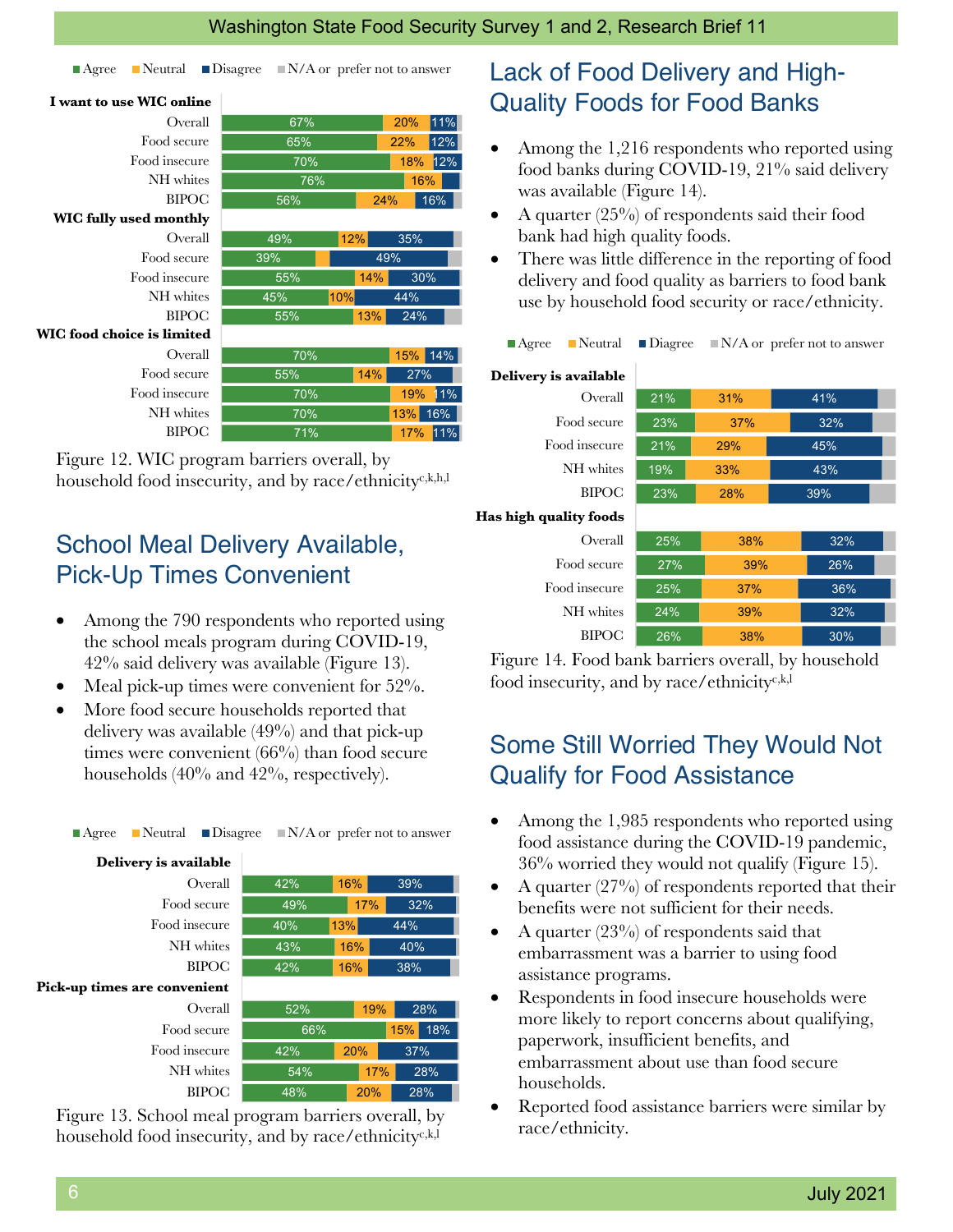#### Washington State Food Security Survey 1 and 2, Research Brief 11

| $\blacksquare$ Neutral<br>$\blacksquare$ Agree |        |            |     | $\Box$ Disagree $\Box$ N/A or prefer not to answer |
|------------------------------------------------|--------|------------|-----|----------------------------------------------------|
| I worry I may not qualify                      |        |            |     |                                                    |
| Overall                                        | 36%    | 19%        |     | 41%                                                |
| Food secure                                    | 25%    | 23%        |     | 46%                                                |
| Food insecure                                  | 44%    |            | 17% | 37%                                                |
| NH whites                                      | 35%    | 19%        |     | 42%                                                |
| <b>BIPOC</b>                                   | 39%    |            | 19% | 38%                                                |
| Too much paperwork                             |        |            |     |                                                    |
| Overall                                        | 20%    | 31%        |     | 45%                                                |
| Food secure                                    | 11%    | 32%        |     | 52%                                                |
| Food insecure                                  | 25%    | 33%        |     | 41%                                                |
| NH whites                                      | 18%    | 32%<br>46% |     |                                                    |
| <b>BIPOC</b>                                   | 23%    | 30%        |     | 42%                                                |
| <b>Benefits are not sufficient</b>             |        |            |     |                                                    |
| Overall                                        | 27%    | 29%        |     | 39%                                                |
| Food secure                                    | 11%    | 30%        |     | 53%                                                |
| Food insecure                                  | 37%    |            | 28% | 33%                                                |
| NH whites                                      | 26%    | 29%        |     | 41%                                                |
| <b>BIPOC</b>                                   | 26%    | 29%        |     | 39%                                                |
| <b>Embarrassed about use</b>                   |        |            |     |                                                    |
| Overall                                        | 23%    | 24%        |     | 48%                                                |
| Food secure                                    | $14\%$ | 24%        |     | 56%                                                |
| Food insecure                                  | 27%    | 24%        |     | 46%                                                |
| NH whites                                      | 24%    | 23%        |     | 50%                                                |
| <b>BIPOC</b>                                   | 20%    | 25%        |     | 48%                                                |

Figure 15. General barriers to food assistance program use overall, by household food insecurity and race/ethnicityc,k,l

#### WAFOOD 1 and 2 State Coverage

• The combined sample of WAFOOD 1 and 2 survey encompassed 5,330 unique respondents from all counties in WA State (Figure 16).



Figure 16. WAFOOD 1 and 2 responses by county

- Over half  $(56\%)$  of survey responses were from King, Pierce, Snohomish, and Spokane counties.
- The combined WAFOOD 1 and 2 sample had more 35-54-year-olds, women, NH whites, college graduates, and households with annual incomes <\$35,000 than WA State (Table 1).

Table 1. Combined WAFOOD 1 and 2 survey sample demographics compared to WA State

|                                | <b>WAFOOD</b> | <b>WA State<sup>a</sup></b> |  |
|--------------------------------|---------------|-----------------------------|--|
|                                | 1 and 2       |                             |  |
| Age (years)                    |               |                             |  |
| 18 to 34                       | $22\%$        | $31\%$                      |  |
| 35 to 54                       | $44\%$        | 33%                         |  |
| 55 and older                   | $34\%$        | 36%                         |  |
| <b>Gender identity</b>         |               |                             |  |
| Women                          | $84\%$        | 50%                         |  |
| Men                            | $14\%$        | 50%                         |  |
| Transgender, nonbinary, other  | $3\%$         |                             |  |
| Race/ethnicity                 |               |                             |  |
| NH white                       | $77\%$        | $67\%$                      |  |
| NH Black                       | $3\%$         | $4\%$                       |  |
| Hispanic or Latinx             | $8\%$         | 13%                         |  |
| NH Asian                       | $5\%$         | $9\%$                       |  |
| AI/AN, NH/OPI, other           | $6\%$         | $11\%$                      |  |
| <b>Education</b>               |               |                             |  |
| Some college or less           | 48%           | 53%                         |  |
| College graduate               | 30%           | 23%                         |  |
| Graduate degree                | $22\%$        | $14\%$                      |  |
| <b>Annual household income</b> |               |                             |  |
| $\leq$ \$15,000                | $14\%$        | $7\%$                       |  |
| $$15,000$ to $$\$35,000$       | 20%           | $13\%$                      |  |
| $$35,000$ to $$\$75,000$       | $31\%$        | $27\%$                      |  |
| \$75,000 or more               | $35\%$        | $52\%$                      |  |

aUnited States Census Bureau 2019 American Community Survey 1 year estimates